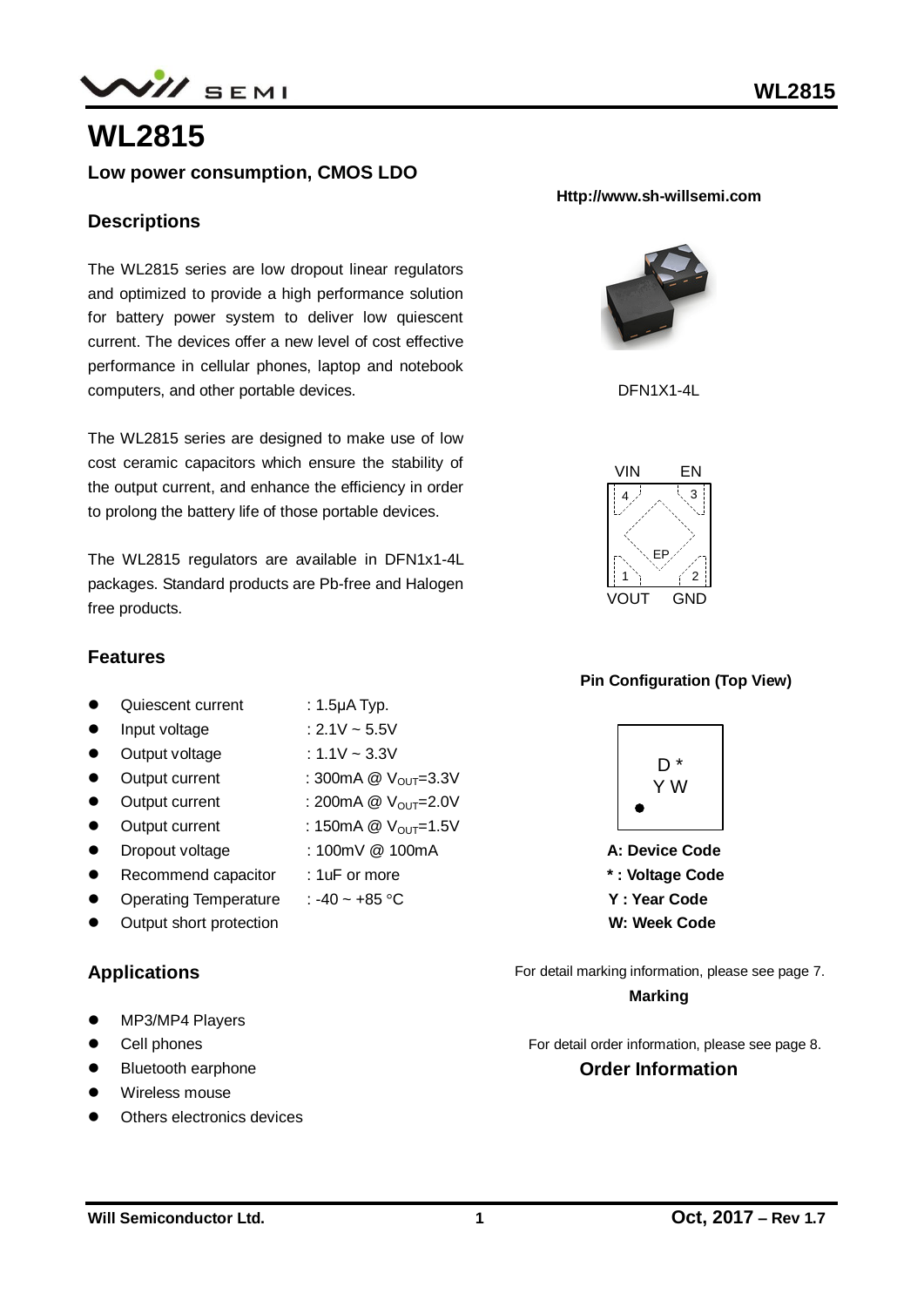

# **Typical Application**





| DFN1X1-4L |
|-----------|
|           |

| <b>PIN</b> | Symbol     | <b>Description</b>                 |
|------------|------------|------------------------------------|
| 1          | VOUT       | Output                             |
| 2          | GND        | Ground                             |
| 3          | ΕN         | Enable (Active high, not floating) |
| 4          | <b>VIN</b> | Input                              |
| EP         |            | GND level, this pin must           |
|            |            | connect to GND.                    |

# **Block Diagram**

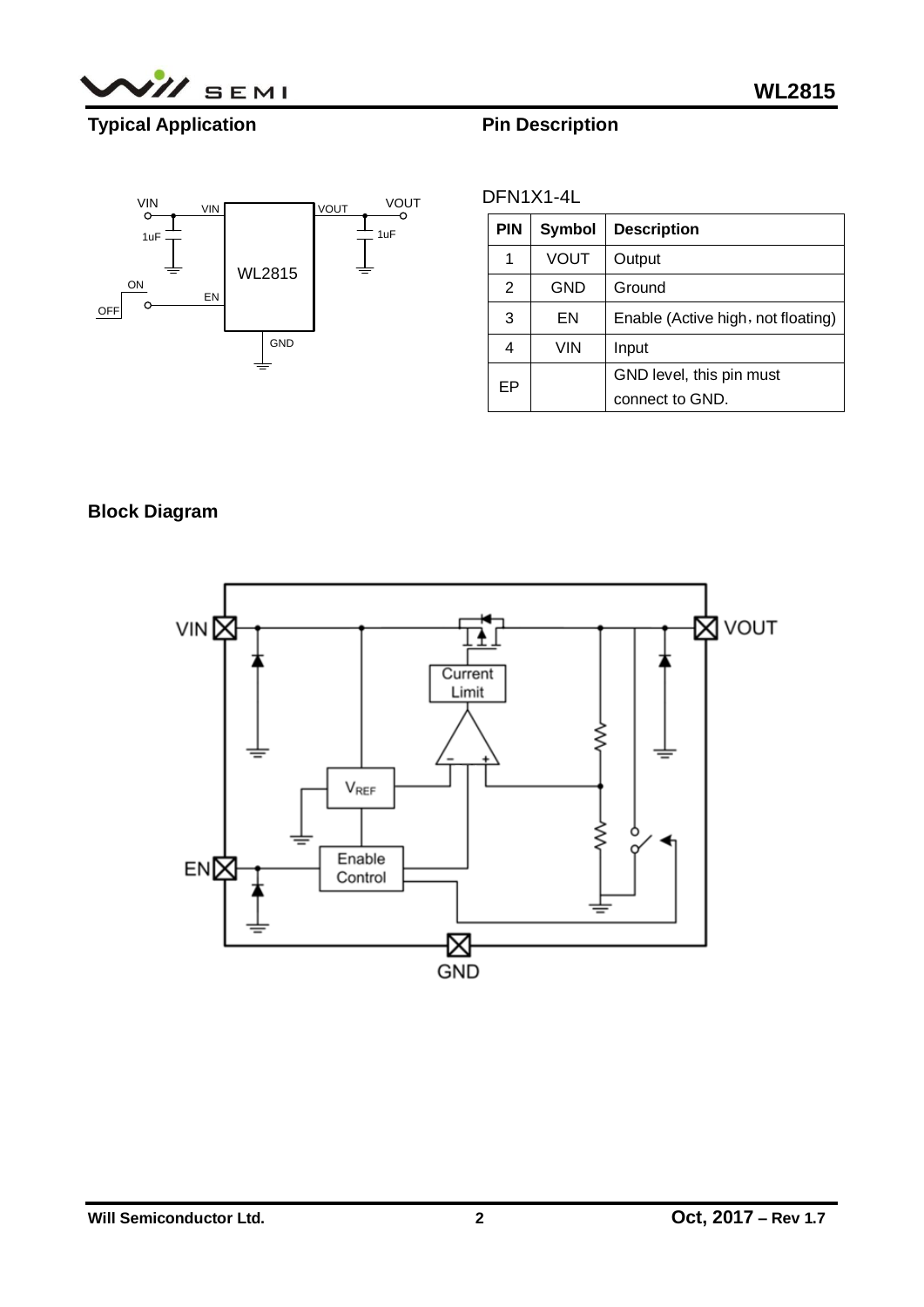

### **Absolute Maximum Ratings**

| <b>Parameter</b>                      | <b>Value</b>       | Unit        |
|---------------------------------------|--------------------|-------------|
| Power Dissipation                     | 400                | mW          |
| $V_{\sf IN}$<br>Range                 | $-0.3 - 6.5$       | V           |
| $\mathsf{V}_{\mathsf{EN}}$<br>Range   | $-0.3 \sim V_{IN}$ | ٧           |
| Range<br>V <sub>out</sub>             | $-0.3 \sim V_{IN}$ | V           |
| Lead Temperature                      | 260                | $^{\circ}C$ |
| Storage Temperature                   | $-65 - 150$        | $^{\circ}C$ |
| <b>Operating Junction Temperature</b> | 150                | $^{\circ}C$ |
| <b>MSL</b>                            | Level-3            |             |
| ESD Capability, Human Body Model      | 7000               | V           |
| <b>ESD Capability, Machine Model</b>  | 400                | ٧           |

### **Operating Range**

| <b>Parameter</b>                    | Value         | Unit   |
|-------------------------------------|---------------|--------|
| Thermal Resistance, $R_{\theta,IA}$ | 250           | °C/W   |
| Input Voltage                       | $2.1 - 5.5$   |        |
| <b>Operating Temperature Range</b>  | $-40 \sim 85$ | $\sim$ |

**Electronics Characteristics**  $(V_{IN} = V_{OUT} + 1V, C_{IN} = C_{OUT} = 1uF, T_A = 25°C$ **, unless otherwise noted)** 

| <b>Parameter</b>              | <b>Symbol</b>                               | <b>Condition</b>                                  | Min.  | Typ. | Max.   | <b>Unit</b> |  |
|-------------------------------|---------------------------------------------|---------------------------------------------------|-------|------|--------|-------------|--|
| Output Voltage                | <b>VOUT</b>                                 | Vout $<$ 2V, $I_{OUT}$ =1mA                       | $-3%$ |      | $+3%$  |             |  |
|                               |                                             | Vout $\geq 2V$ , $I_{\text{OUT}}=1mA$             | $-2%$ |      | $+2\%$ |             |  |
|                               | $I_{\text{OUT}}$                            | $V_{OUT} = 1.2V$                                  | 150   |      |        |             |  |
| <b>Output Current</b>         |                                             | $V_{OUT} = 2.0V$                                  | 200   |      |        | mA          |  |
|                               |                                             | $VOUT=3.3V$                                       | 300   |      |        |             |  |
| Output short current limiter  | <b>ILIM</b>                                 | $V_{OUT} = GND$                                   |       | 80   |        | mA          |  |
|                               |                                             | $I_{\text{OUT}}$ =100mA, $V_{\text{OUT}}$ =3.3V   |       | 75   |        | mV          |  |
| Dropout Voltage               | <b>V</b> <sub>DROP</sub>                    | $I_{\text{OUT}}$ =300mA, $V_{\text{OUT}}$ =3.3V   |       | 230  |        |             |  |
| Line Regulation               | $\bigtriangleup \mathsf{V}_{\mathsf{LINE}}$ | $V_{IN} = V_{OUT} + 1V - 5.5V$ , $I_{OUT} = 40mA$ |       | 0.1  |        | %/V         |  |
| Load Regulation               | $\triangle$ V <sub>LOAD</sub>               | $I_{\text{OUT}} = 1 - 300 \text{mA}$              |       | 20   |        | mV          |  |
| Quiescent Current             | lQ                                          | $V_{IN} = V_{OUT} + 1V$ , $I_{OUT} = 0A$          |       | 1.5  | 2.5    | uA          |  |
| Output Voltage Temperature    | <b>TC</b>                                   | -40℃≤Ta≤125℃                                      |       | 100  |        | ppm/°C      |  |
| Coefficient                   |                                             |                                                   |       |      |        |             |  |
| Power Supply Ripple Rejection | <b>PSRR</b>                                 | Vp-p=1V, F=100Hz, $I_{OUT}$ =10mA                 |       | 65   |        | dB          |  |
|                               |                                             | Vp-p=1V, F=1KHz, Iout=10mA                        |       | 45   |        | dB          |  |
| <b>Output Noise Voltage</b>   | $V_{NO}$                                    | BW=10Hz to 100kHz                                 |       | 50   |        | uVrms       |  |
|                               |                                             | $IOUT=10mA$                                       |       |      |        |             |  |
| Shut Down Current             | $I_{SD}$                                    | $V_{EN} = 0V$                                     |       | 0.01 | 1.0    | uA          |  |
| Soft-Start Time               | <b>Tss</b>                                  | $V_{\text{OUT}} = 10\% - 90\%$                    |       | 500  |        | <b>us</b>   |  |
| EN Logic High Voltage         | <b>VENH</b>                                 | $V_{IN} = 5.5V$ , $I_{OUT} = 1mA$                 | 1.2   |      |        | V           |  |
| EN Logic Low Voltage          | $V_{\text{ENL}}$                            | $V_{IN}$ =5.5V, $V_{OUT}$ =0V                     |       |      | 0.4    | V           |  |
| Output Discharge resistance   | $R_{DIS}$                                   | $V_{IN} = 4.0V$ , $V_{EN} = 0V$                   |       | 120  |        | $\Omega$    |  |

**Will Semiconductor Ltd. 3 Oct, 2017 – Rev 1.7**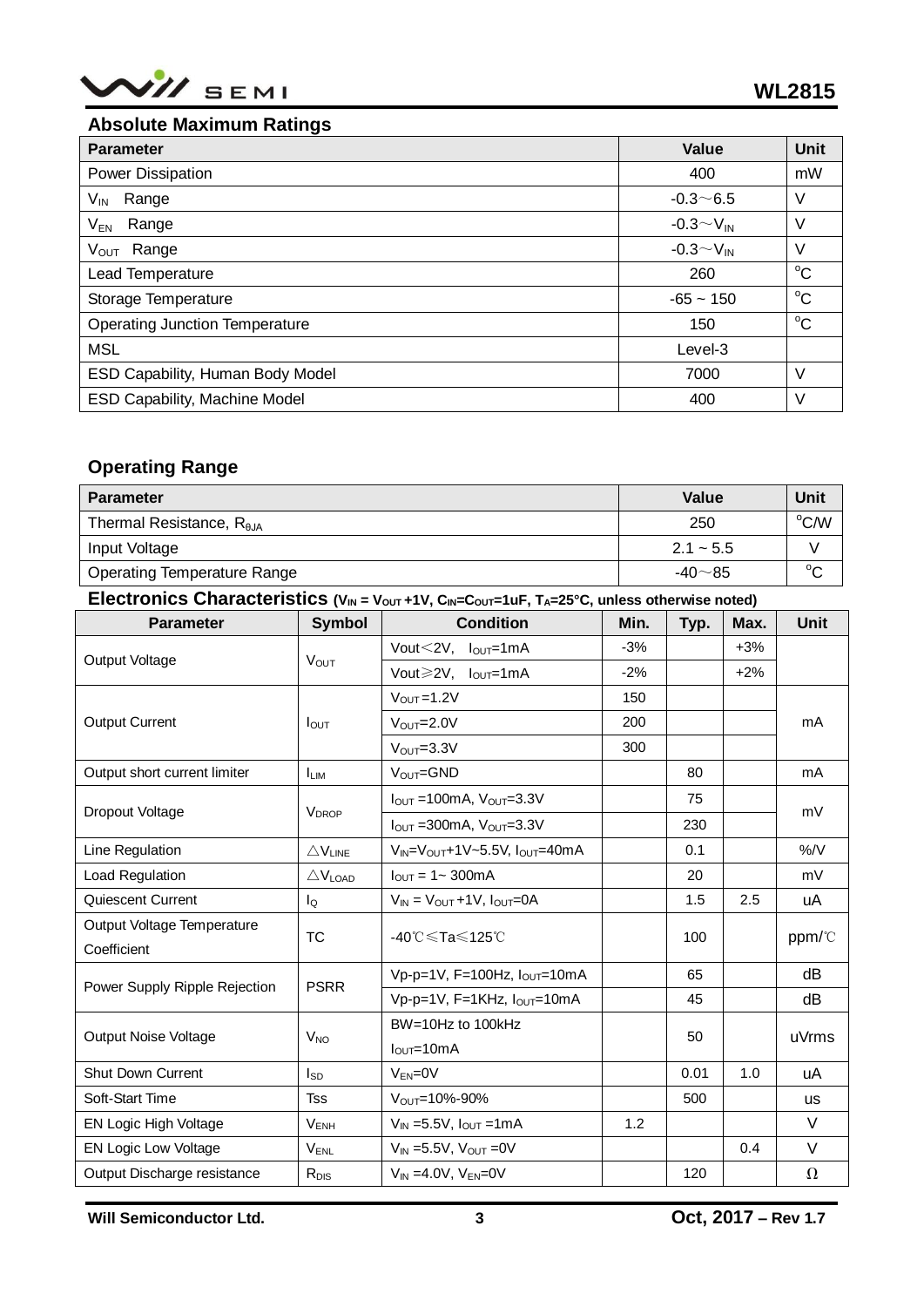



### **Typical Characteristics (TA=25<sup>o</sup>C, unless otherwise noted)**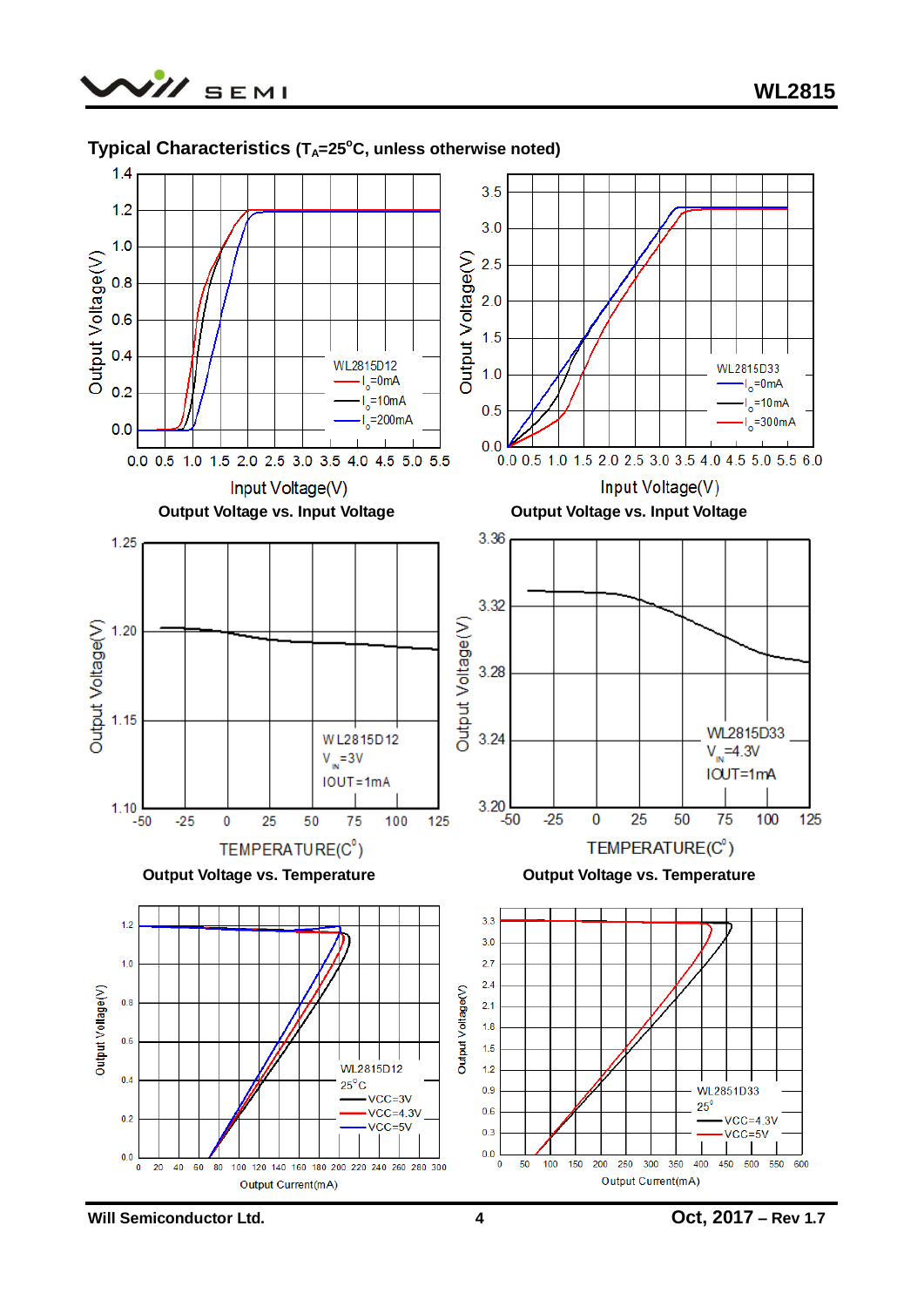



 **Dropout Voltage vs. Output Current**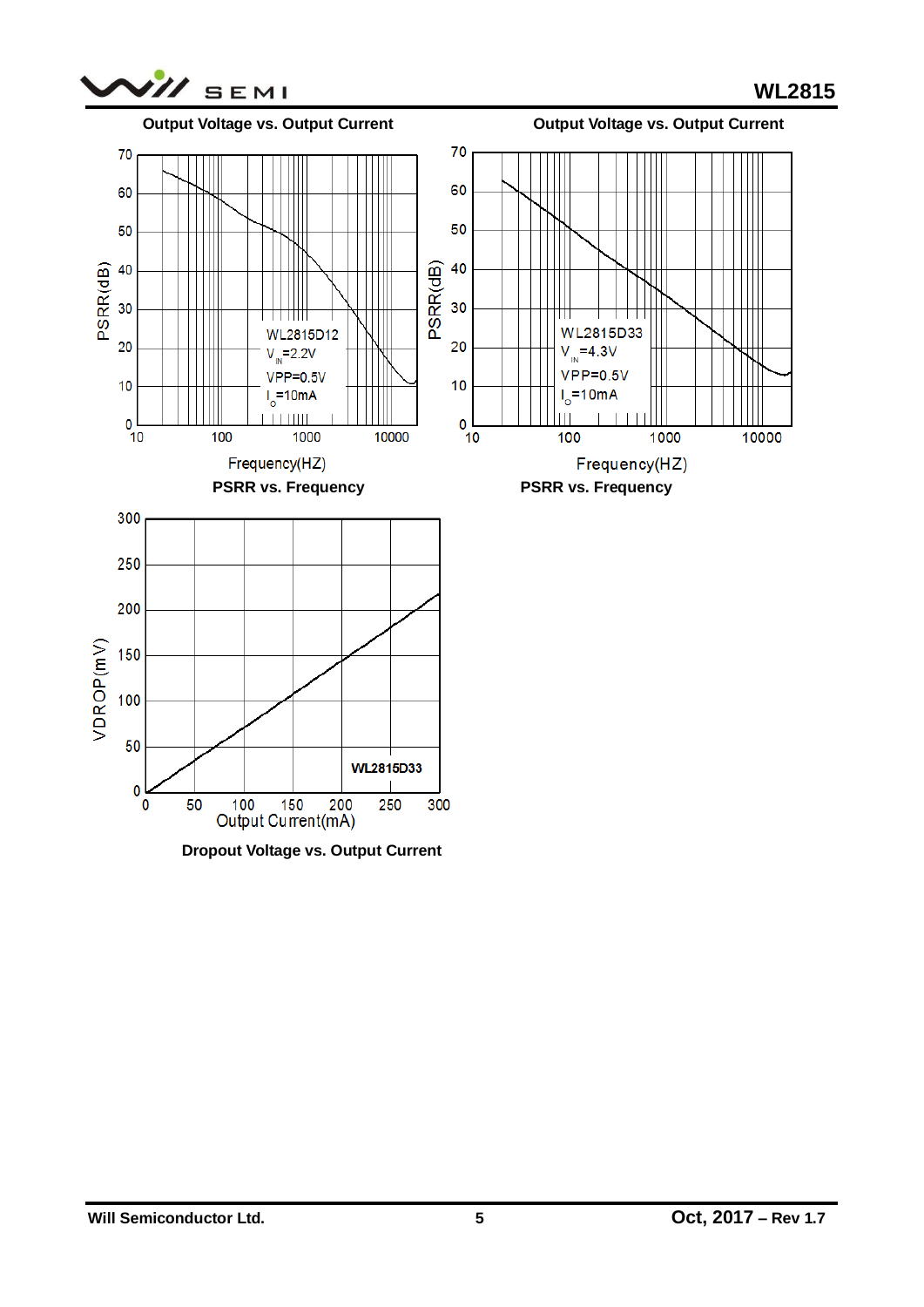

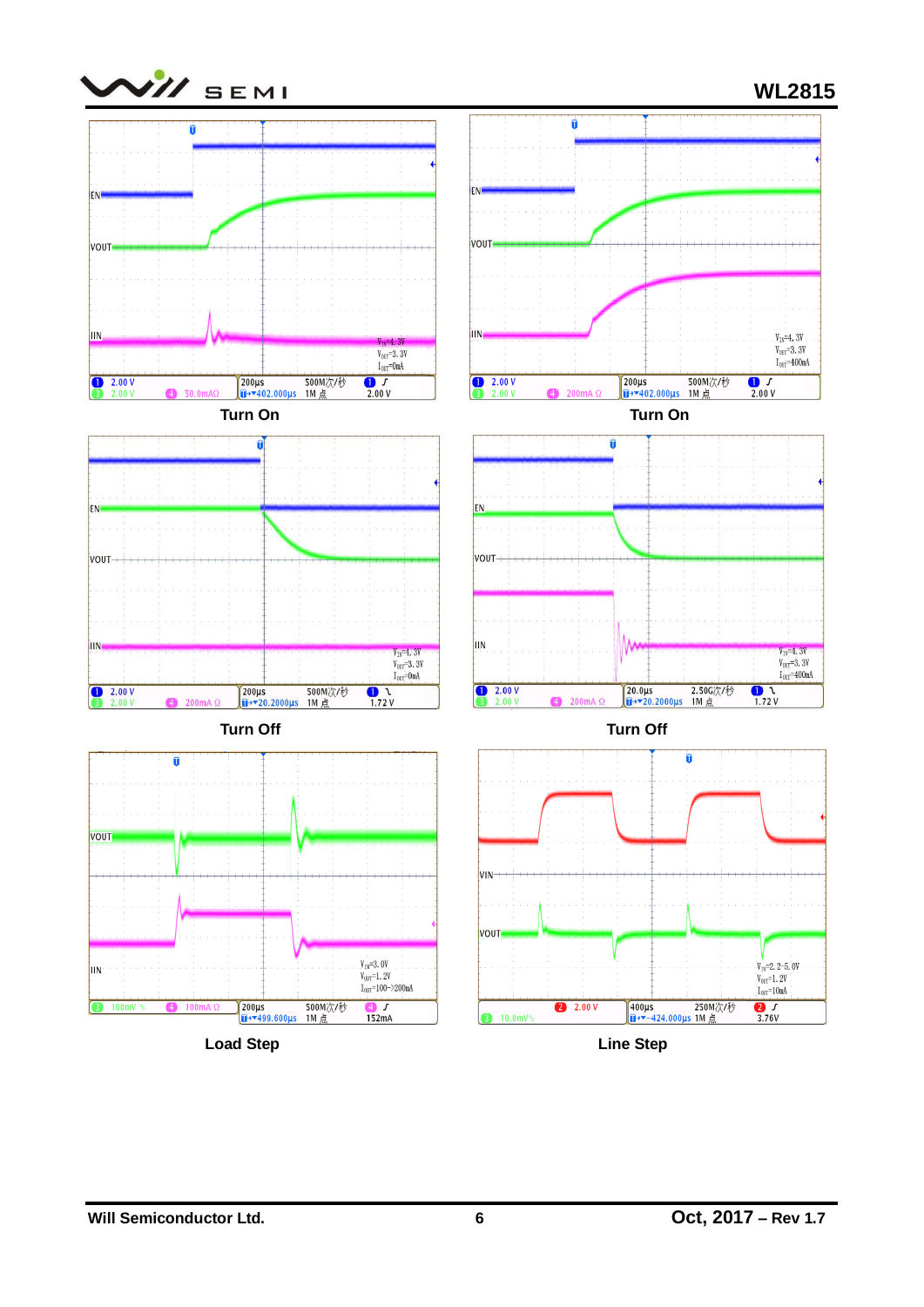

## **Packaging Information**

 **DFN1x1-4L**



**SIDE VIEW** 

**RECOMMENDED LAND PATTERN(unit:mm)** 

| <b>Symbol</b>  | <b>Dimensions In Millimeters</b> |          |       |  |  |
|----------------|----------------------------------|----------|-------|--|--|
|                | Min.                             | Typ.     | Max.  |  |  |
| A              | 0.34                             | 0.37     | 0.40  |  |  |
| A1             | 0.00                             | 0.02     | 0.105 |  |  |
| A3             |                                  | 0.10 REF |       |  |  |
| b              | 0.17                             | 0.22     | 0.27  |  |  |
| D              | 0.95                             | 1.00     | 1.05  |  |  |
| E              | 0.95                             | 1.00     | 1.05  |  |  |
| D <sub>2</sub> | 0.43                             | 0.48     | 0.53  |  |  |
| E <sub>2</sub> | 0.43                             | 0.48     | 0.53  |  |  |
|                | 0.20                             | 0.25     | 0.30  |  |  |
| е              | 0.60                             | 0.65     | 0.70  |  |  |
| Κ              | 0.15                             |          |       |  |  |